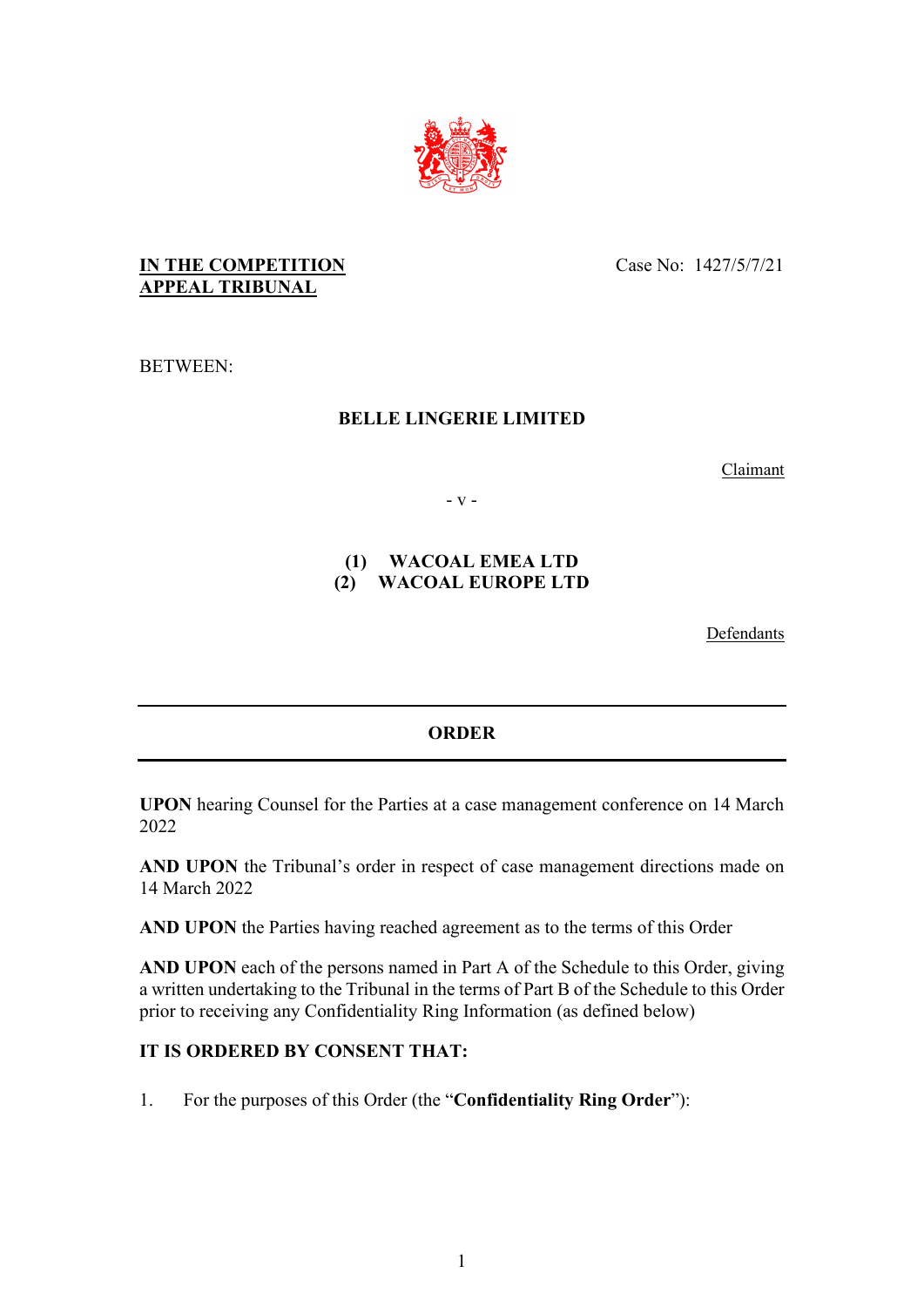- 1.1. "**Confidentiality Ring Information**" means documents disclosed in these proceedings, including any part of those documents and any information contained within those documents which:
	- (a) the disclosing Party has designated as Confidentiality Ring Information in accordance with paragraph 6 of this Order; or
	- (b) are designated as Confidentiality Ring Information by the Tribunal.

### 1.2. "**Confidentiality Ring Members**" are:

- (a) those persons from the Claimant's external legal and expert advisors and from the Defendants' external legal and expert advisors listed in Part A of the Schedule to this Order, as amended from time to time in accordance with the provisions of paragraphs 3 and 4 below or by an order of the Tribunal, who have given a signed undertaking to the Tribunal in the terms of Part B of the Schedule to this Order;
- (b) trainee solicitors or paralegals, secretarial, clerking and other support personnel, any external eDisclosure or litigation support provider engaged by one of the Parties in connection with these proceedings to provide eDisclosure or similar services in support of those persons identified in (a), above, who may have access to Confidentiality Ring Information as a necessary consequence of the provision of their services whose identity is notified in writing to the other Party.
- 1.3. "**Party**" or "**Parties**" means each of:
	- (a) The Claimant; and
	- (b) The First and Second Defendants.
- 1.4. "**these proceedings**" means the claim filed in the Competition Appeal Tribunal on 17 December 2021 by the Claimant against the First and Defendants under Case No. 1427/5/7/21 and any connected additional claims,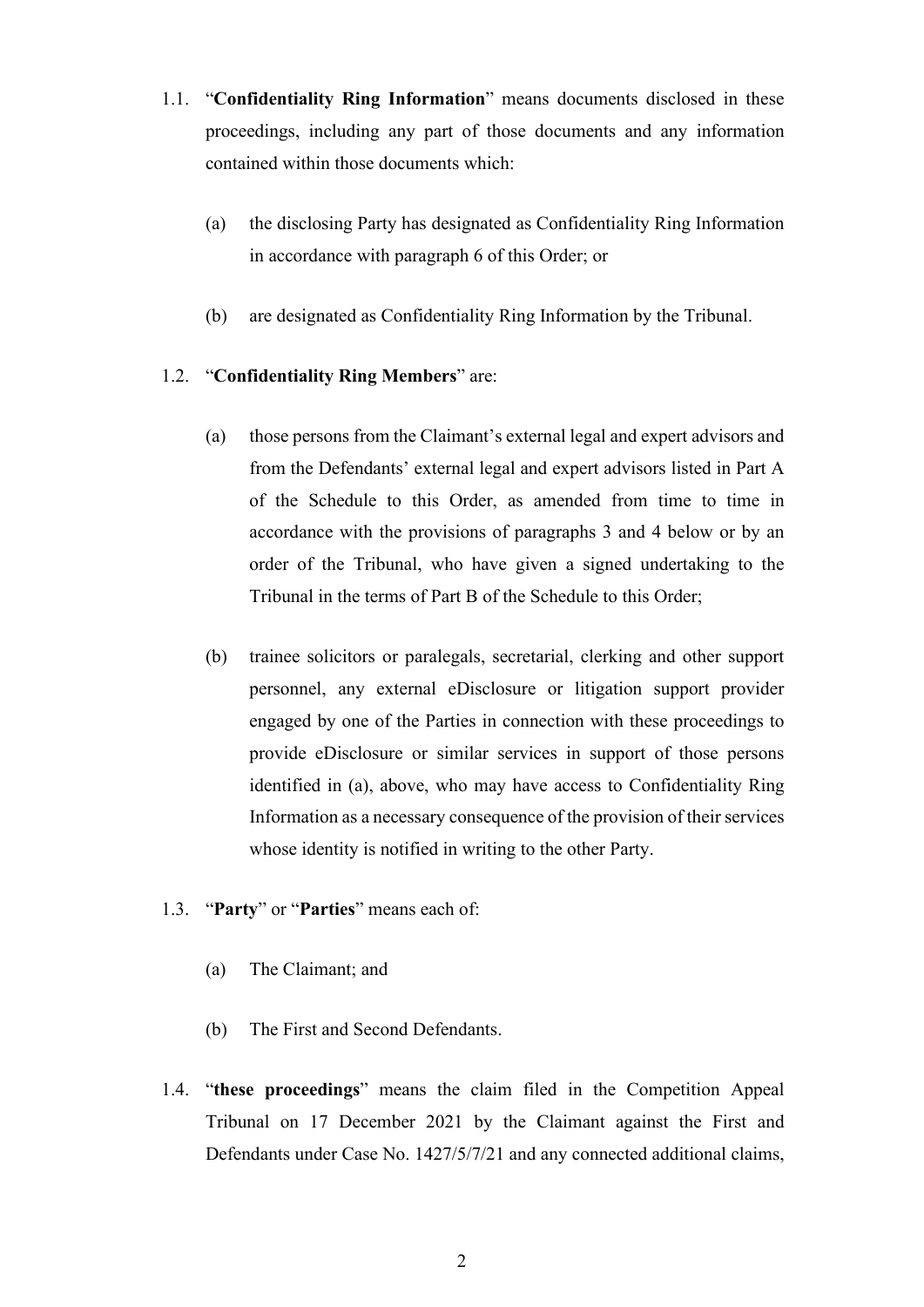inclusive of any future phased or sub-division of the proceedings (including mediation and ADR) and any appeal therefrom.

2. Confidentiality Ring Information disclosed in the context of these proceedings is to be provided or made available solely to the Confidentiality Ring Members, to be held by them on the terms set out in Part B of the Schedule to this Order, subject to the following paragraphs of this Order.

### **Confidentiality Ring Members**

- 3. If a Party wishes to add an additional person as a Confidentiality Ring Member:
	- 3.1. it shall notify and obtain the consent (such consent not to be unreasonably withheld) of the other Party, and, when making such notification, specify the name and role of the proposed additional person and provide an explanation of why the addition is reasonable and necessary;
	- 3.2. the consent of the other Party shall be deemed to have been granted if it has not objected in writing to the addition of the proposed additional person within 7 calendar days from the notification described at paragraph 3.1 of this Order;
	- 3.3. the additional person shall give the written undertaking to the Tribunal in the terms of Part B of the Schedule to this Order; and
	- 3.4. the Party requesting the addition shall provide the written undertaking referred to in paragraph 3.3 above and an amended version of Part A of the Schedule to this Order to the Tribunal and the other Party.
- 4. If a Party wishes to remove a person as a Confidentiality Ring Member, it shall: (i) notify the other Party and confirm that any Confidentiality Ring Information disclosed in both hard copy and soft copy has been destroyed in accordance with paragraph 7; and (ii) provide an amended version of Part A of the Schedule to this Order to the Tribunal and the other Party.
- 5. Should the consent referred to in paragraph 3.1 above not be obtained from the other Party, the Party wishing to add any additional person as a Confidentiality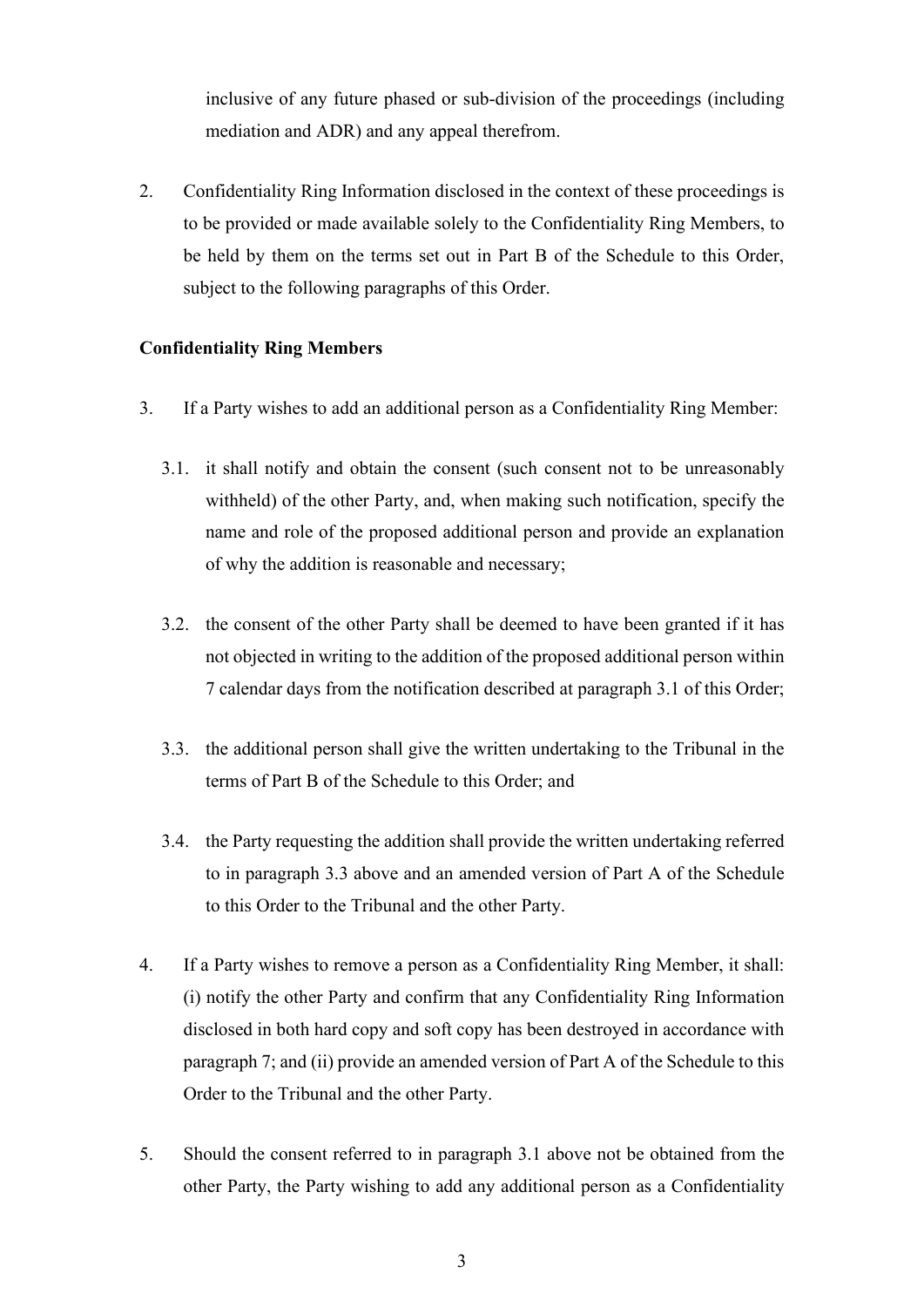Ring Member may apply to the Tribunal and give notice of such application to the other Party.

#### **Designation of Confidentiality Ring Information**

- 6. A Party disclosing a document in connection with these proceedings may designate that the document is Confidentiality Ring Information provided that such information is information justifying confidential treatment by the Tribunal in accordance with Rule 101 of the Tribunal Rules 2015;
	- 6.1. Designation of a document as Confidentiality Ring Information shall be made in writing to the other Party. A designated document shall be marked or highlighted so as to indicate the parts in relation to which confidential treatment is claimed, in the manner referred to in paragraph 7.46 of the Tribunal's Guide to Proceedings 2015. A system of colour-coding shall be used to indicate to which Party the Confidentiality Ring Information belongs (or such other system as the Parties shall agree where colour-coding is considered unworkable).
	- 6.2. Failure to provide a designation for a document at the time the document is disclosed shall be deemed to be a designation that the document in question is not Confidentiality Ring Information.
	- 6.3. Within 7 days of the date of disclosure the Party providing the disclosure shall, either in respect of each document or, if appropriate, in respect of categories of documents, set out a sufficient explanation to enable the other Party to understand the confidentiality that has been claimed and to challenge the confidential treatment of that information.
	- 6.4. A Party receiving disclosure of documents in these proceedings may request that the disclosing Party amend the designation of a document that it has disclosed (including amendment to a designation of not confidential):
		- (a) that requesting Party shall provide a written request to the disclosing Party specifying the following: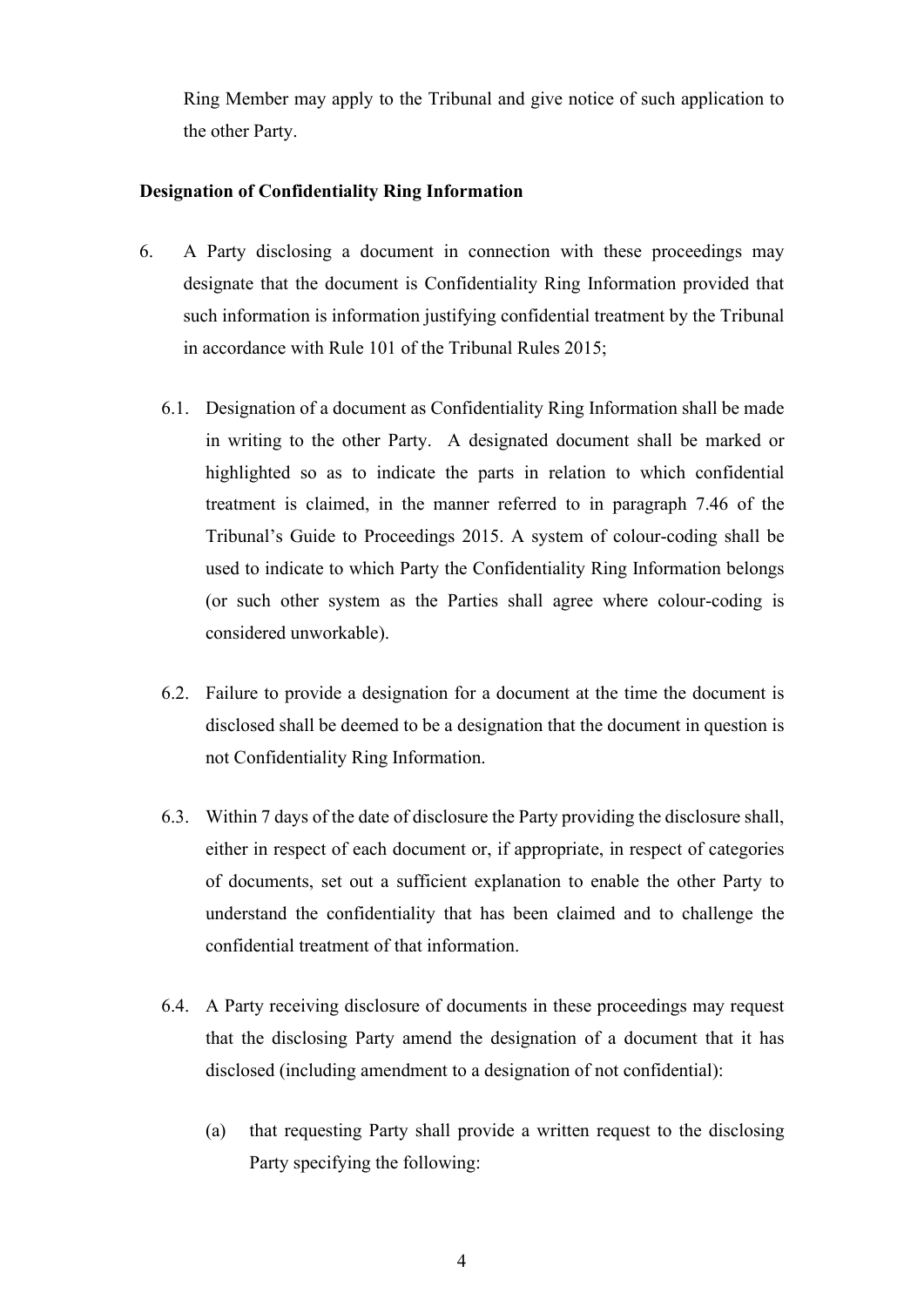- (i) the relevant Confidentiality Ring Information;
- (ii) the designation the requesting Party believes is appropriate; and
- (iii) why it is reasonable and necessary for the designation of the Confidentiality Ring Information to be amended;
- (b) the disclosing Party may consent in writing to amend the designation of the Confidentiality Ring Information, with such consent not to be unreasonably withheld and, in any event, a response should be provided within 10 days of having initially received the written notice referred to at paragraph 6.4(a) above. If no response is provided within 10 days, consent shall be deemed to have been given; and
- (c) should an objection be received within the 10 day period referred to in paragraph 6.4(b) above, the requesting Party may apply to the Tribunal for an order that the Confidentiality Ring Information should be designated as not confidential, provided that notice is given of that application to the other Party.

#### **Treatment of Confidentiality Ring Information**

- 7. Subject to the exceptions in paragraph 7.1, below, copies of all or any (as appropriate) Confidentiality Ring Information disclosed pursuant to this Order (in hard and/or soft copy) shall be destroyed at the conclusion of these proceedings, or when an individual ceases to be involved in these proceedings. Each Party shall notify the other Party that the Confidentiality Ring Information has been destroyed:
	- (a) at the conclusion of these proceedings;
	- (b) when an individual ceases to be involved in these proceedings and ceases to be a Confidentiality Ring Member; and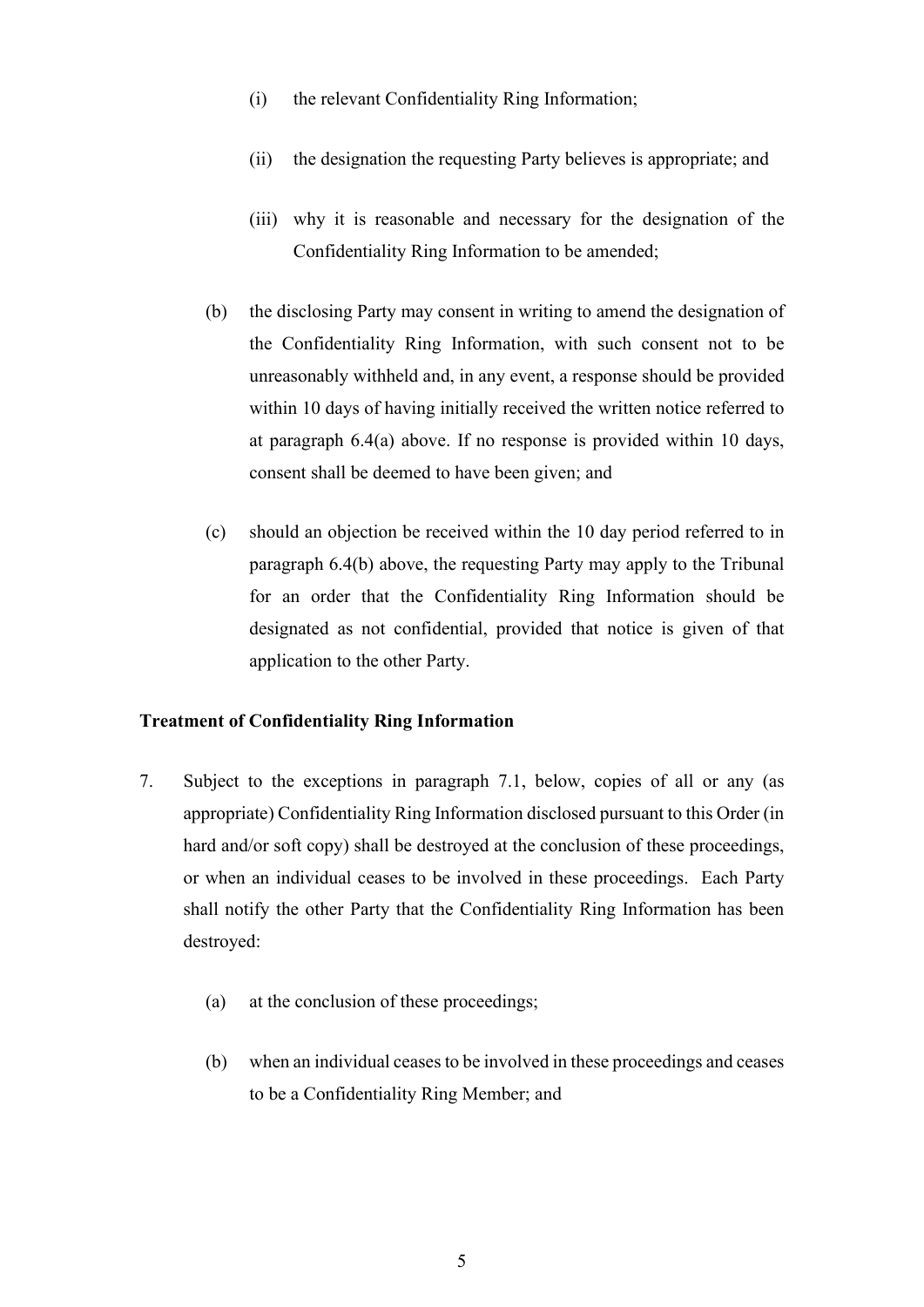- (c) if it is ordered that all or any (as appropriate) of the Confidentiality Ring Information is no longer relevant to and/or disclosable in these proceedings.
- 7.1. The obligation in paragraph 7 above shall be subject to the following exceptions:
	- (a) Paragraph 7 shall not apply to solicitors' or counsels' notes.
	- (b) Paragraph 7 shall not create an obligation to search for transitory or deeply stored soft copies of Confidentiality Ring Information which may exist on the computer system of the receiving Party and which cannot be recovered without special measures, provided that such information will be promptly deleted in the event of the restoration of such copies.
	- (c) Paragraph 7 shall not apply to Parties' copies of pleadings, evidence, skeleton arguments, transcripts, applications, draft orders, correspondence referred to at trial or in a hearing or submitted in the proceedings, as well as lawyer work product referring to Confidentiality Ring Information, subject to continued compliance with the terms of this Order in respect of the Confidentiality Ring Information contained within such documents.
- 8. In the event of any disclosure of Confidentiality Ring Information other than in a manner authorised by this Order, including any unintentional or inadvertent disclosure, the solicitors for the improperly disclosing Party shall as soon as is reasonably practicable notify the solicitors for the other Party of all of the pertinent facts, and the improperly disclosing Party shall use its reasonable endeavours to further prevent unauthorised disclosure including seeking to retrieve all copies of the Confidentiality Ring Information from the recipient(s) thereof and to secure the agreement of the receiving person(s) not to further disseminate the Confidentiality Ring Information in any form.
- 9. If at any time documents containing Confidentiality Ring Information are made the subject of a judicial disclosure or discovery order (or similar) anywhere in the world, the Party upon whom the order is served shall as soon as is reasonably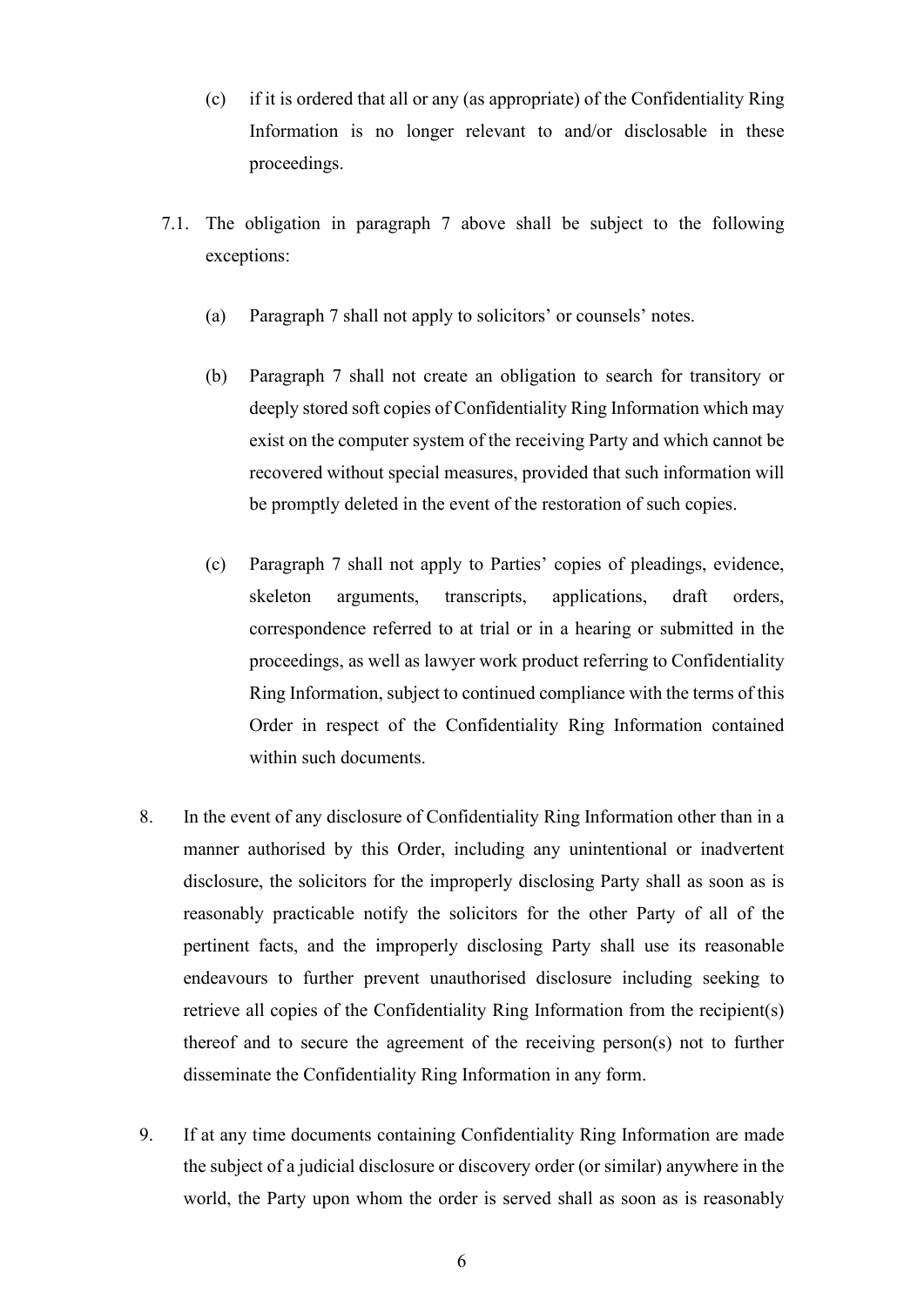practicable give written notice to the solicitors of the Party which produced the documents. If the Party which disclosed the documents in these proceedings does not take steps to prevent the further disclosure of such documents within 14 calendar days of the date on which such written notice was given, the Party against whom the order was made may produce such documents but shall take all reasonable measures to have the documents treated in accordance with the terms of this Order.

- 10. Paragraph 9 notwithstanding, in the event of any anticipated or actual breach of this Order, any Party may seek to enforce the terms of this Order.
- 11. There shall be liberty to apply to vary the terms of this Order.
- 12. Costs in the case.

**Bridget Lucas QC** Chairwoman of the Competition Appeal Tribunal

Made: 22 March 2022 Drawn: 22 March 2022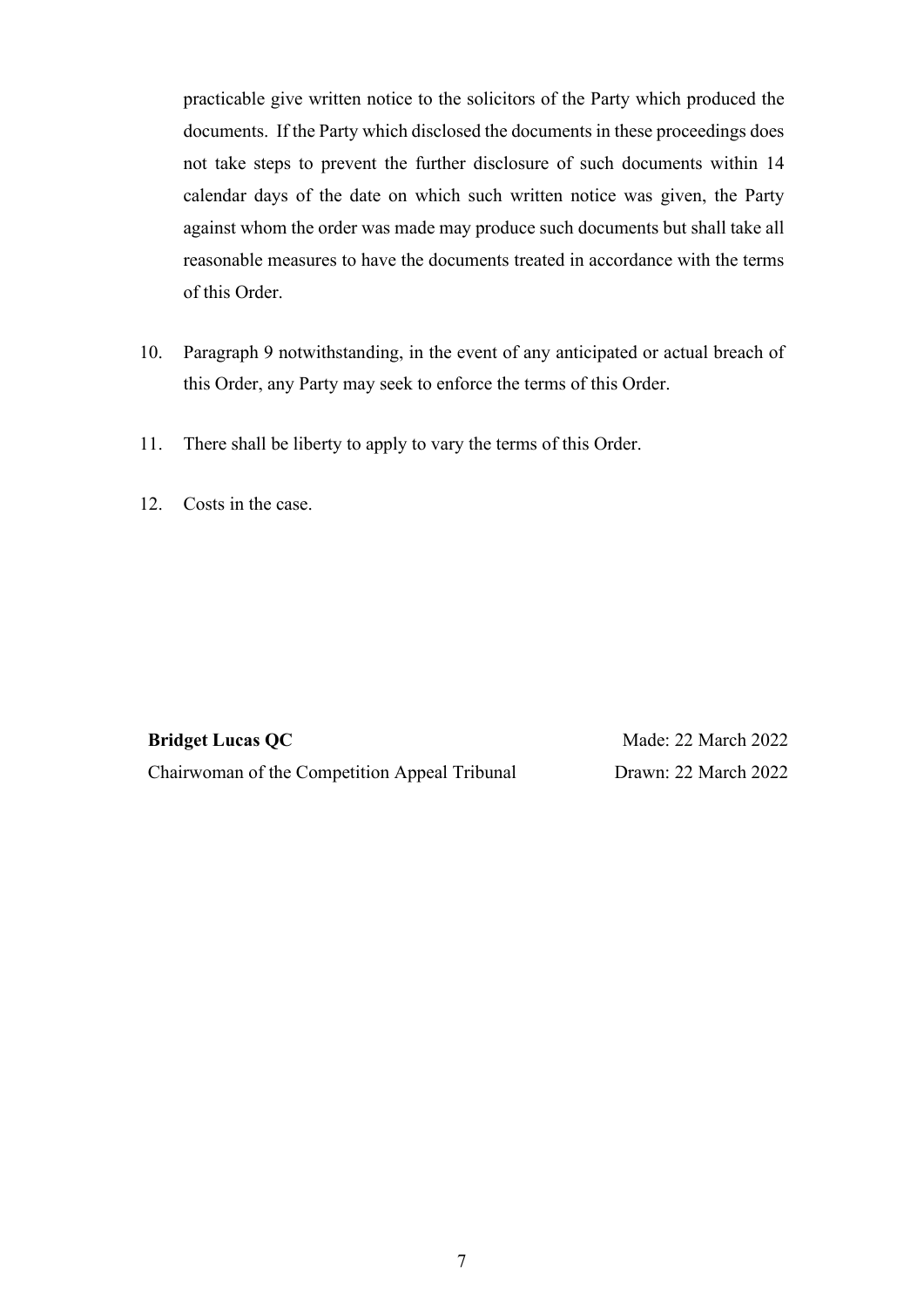#### **SCHEDULE**

# **PART A**

This part contains the names of Confidentiality Ring Members:

# **The Claimant**

*Solicitors* Susannah Sheppard (Sheppard │Co)

*Counsel*  Anneli Howard QC (Monckton Chambers) Khatija Hafesji (Monckton Chambers)

*Economists*  Cento Veljanovski (Case Associates)

*Industry Expert* (to be confirmed)

### **The First and Second Defendants**

*Solicitors*  Robert Lye (Gateley Plc) John Burns (Gateley Plc) Jonathan Moakes (Gateley Plc) Emily Pritchard (Gateley Plc)

*Counsel*  Aidan Robertson QC (Brick Court Chambers) Matthew O'Regan (St. John's Chambers)

*Economists*  (to be confirmed)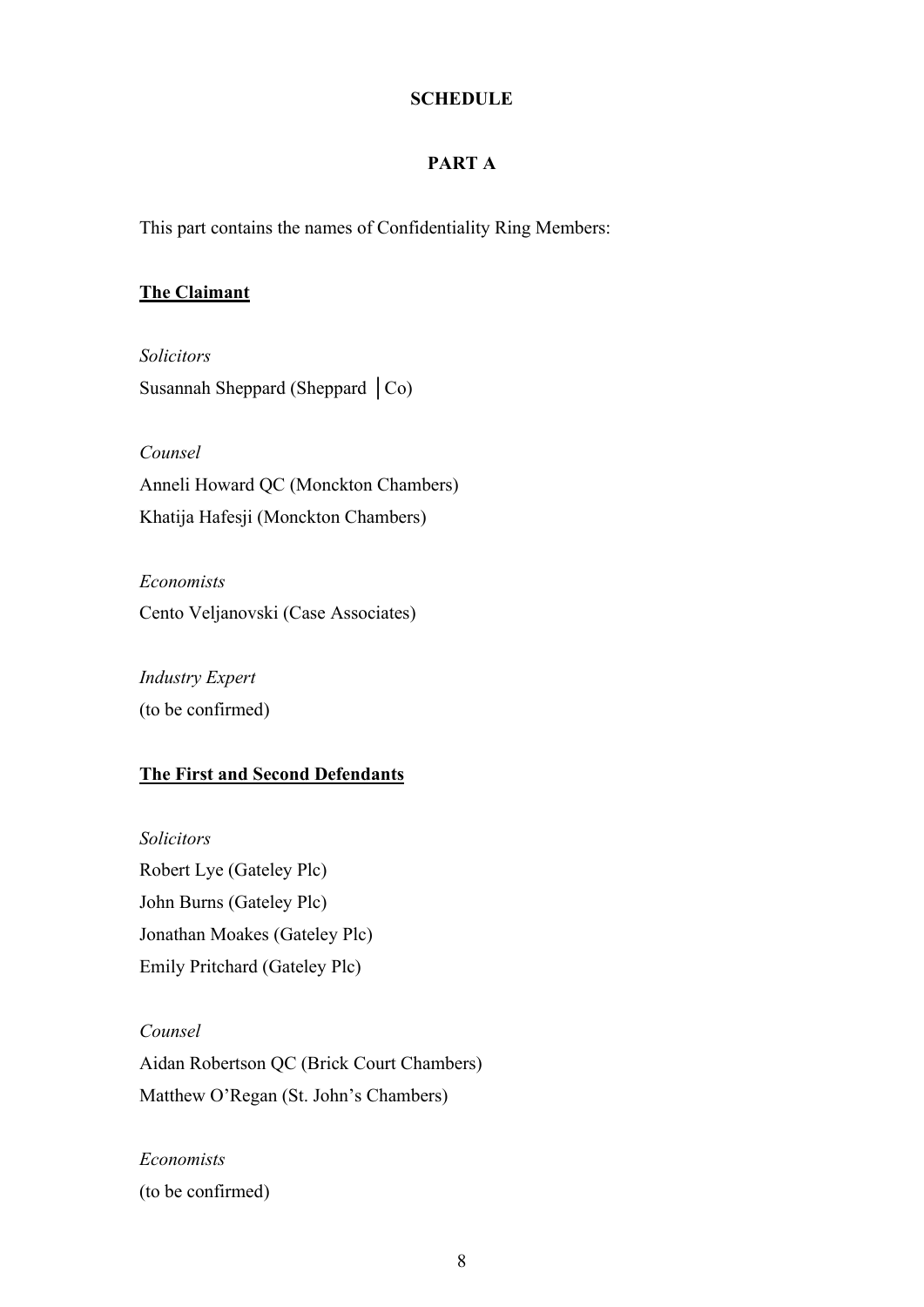*Industry Expert* (to be confirmed)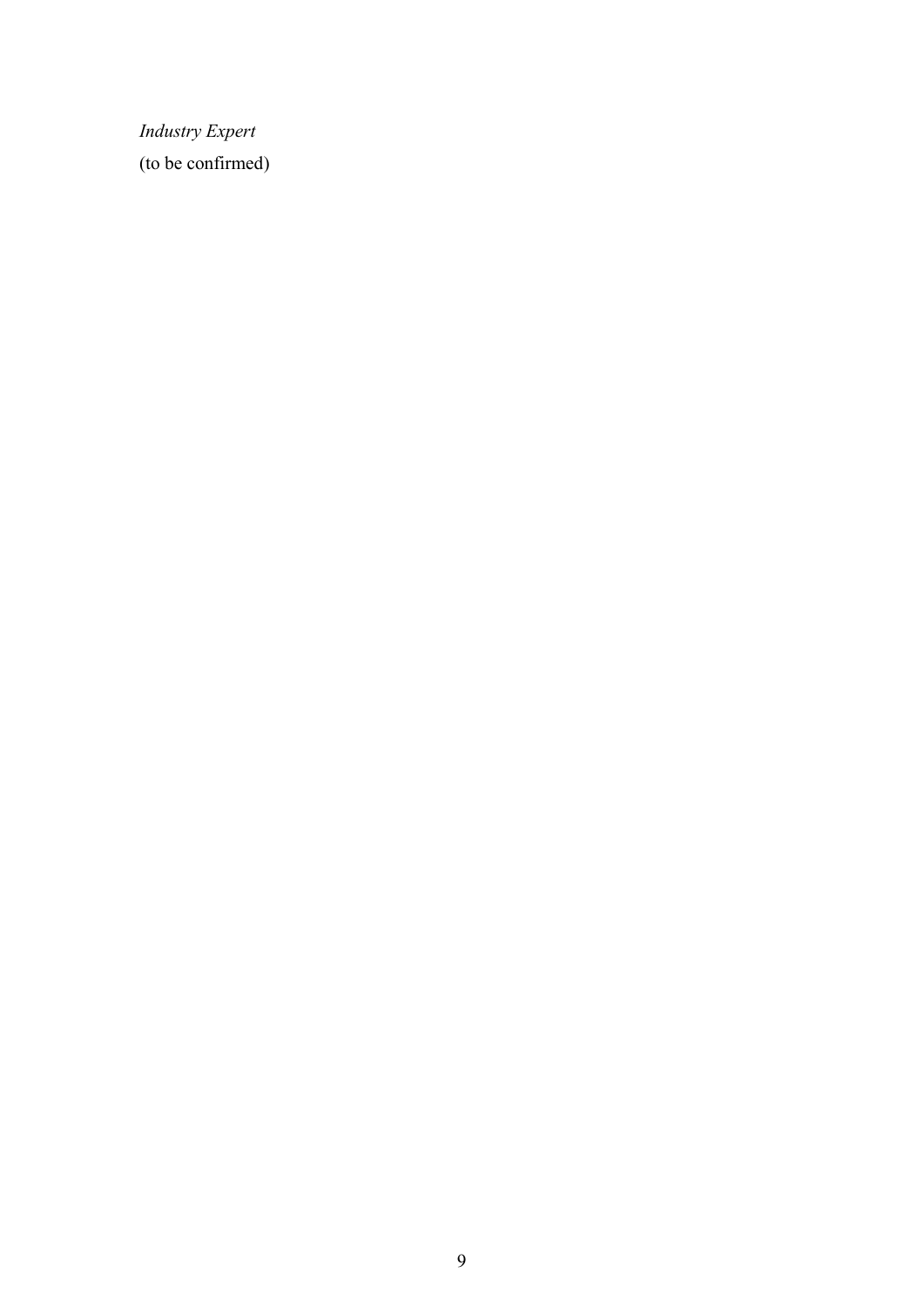#### **SCHEDULE**

# **PART B CONFIDENTIALITY UNDERTAKING**

In respect of any Confidentiality Ring Information disclosed to them pursuant to this Confidentiality Ring Order, each Confidentiality Ring Member undertakes that they will comply with the following requirements, to the extent applicable to them, in the terms below.

None of the requirements listed below shall prevent Confidentiality Ring Members from disclosing to any other person any information contained within the Confidentiality Ring Information which:

- (A) is or becomes publicly available otherwise than through a breach of the terms of the Confidentiality Ring Order;
- (B) was lawfully in the Confidentiality Ring Member's possession prior to the date of this Order;
- (C) is subsequently received from a third party, who obtained such information lawfully, not under any obligation of confidence in relation to the Confidentiality Ring Information; or
- (D) is required to be disclosed by operation of law or by order of a Court of competent jurisdiction or by a regulatory or other body having jurisdiction over the Confidentiality Ring Member.

If any Confidentiality Ring Member refers or submits any document(s) containing Confidentiality Ring Information to a judge or member of a tribunal, the confidential nature of the relevant document(s) will be preserved, subject to any Order that may be made.

I, [**NAME**], of [**ORGANISATION NAME**] being a [**Solicitor of the Senior Courts of England and Wales**] [**Barrister**] [**Expert**] undertake to the Tribunal and each of the Parties as follows: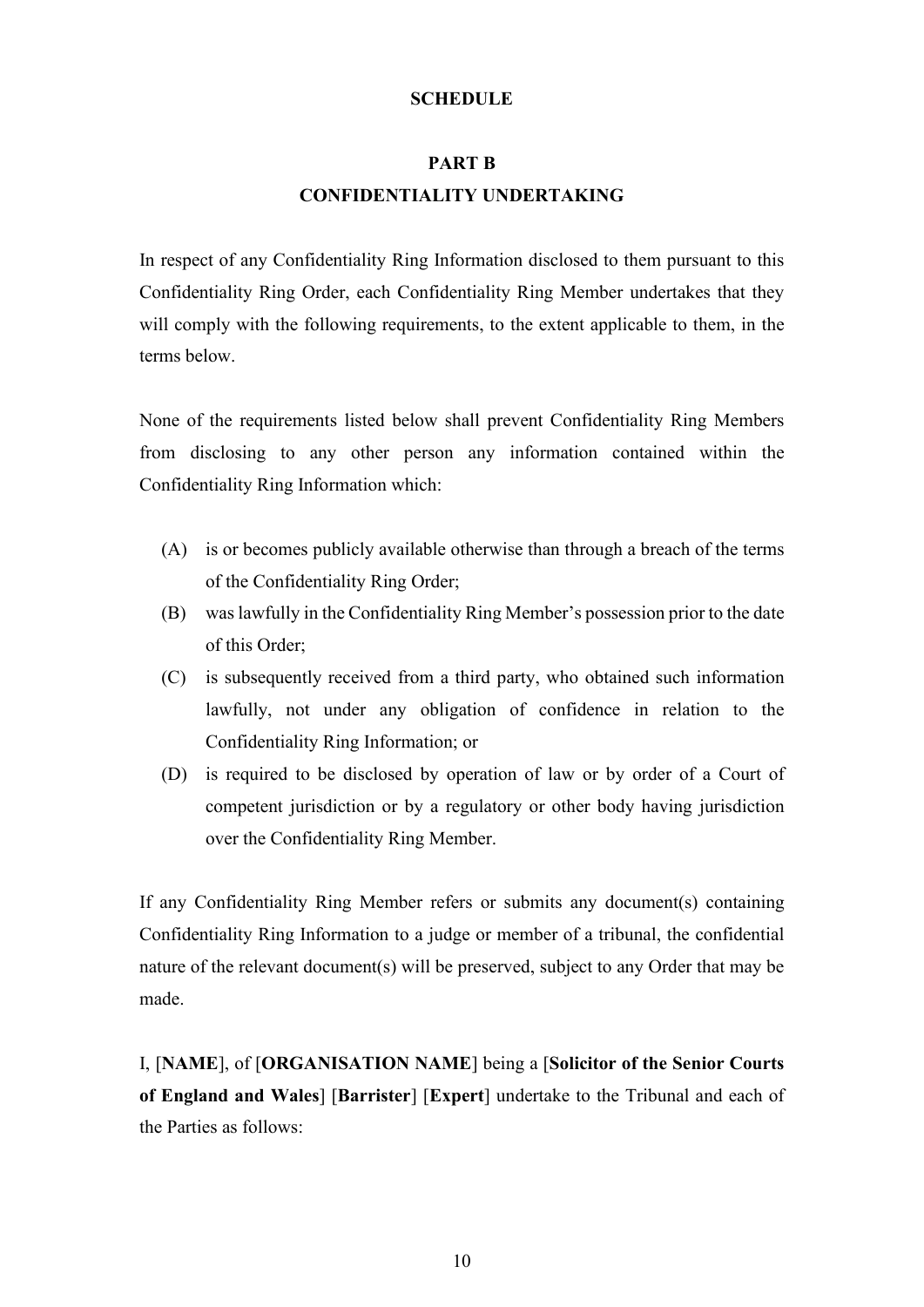- 1. I have read a copy of the Tribunal's Confidentiality Ring Order of 22 March 2022 and understand that Order and the implications of giving this undertaking.
- 2. I have read Rule 102 of the Competition Appeal Tribunal's Rules 2015 and am aware of and will comply with the obligations imposed by that rule.
- 3. I will not disclose the Confidentiality Ring Information to any person who is not a Confidentiality Ring Member.
- 4. I will use the Confidentiality Ring Information only for the purpose of these proceedings, including any appeal or appeals, and for the purpose of no other current or future proceedings, dispute, complaint, or other use whatsoever in any jurisdiction without the express consent of the Party originally disclosing the information or the permission of the Tribunal.
- 5. The documents containing any Confidentiality Ring Information will remain in my custody or the custody of another Confidentiality Ring Member at all times and be held in a manner appropriate to the circumstances so as to prevent unauthorised access or disclosure. For the avoidance of doubt, I may make reasonable use of necessary secretarial and other support personnel under my supervision or the supervision of [**insert name of organisation**], provided that such personnel have been informed of the confidential nature of the Confidentiality Ring Information and the terms of Part B of the Schedule to the Tribunal's Order.
- 6. The production of further copies by me of the documents containing Confidentiality Ring Information shall be limited to those required for the use of the Confidentiality Ring Members for the purposes of these proceedings only and shall be held in accordance with paragraph 5 of this undertaking.
- 7. With the exception of solicitors' or counsels' notes and subject to the further exceptions below, I will use reasonable efforts to ensure that any copies of the documents containing the Confidentiality Ring Information in paper or electronic form are returned to the solicitors of the disclosing Party or else be destroyed or deleted from my computer system(s) to the extent possible, within 28 days of the conclusion of these proceedings, including any appeal or appeals, or when I cease to be involved in these proceedings. The further exceptions mentioned above are that:
	- (a) there is no obligation to search for transitory or deeply stored soft copies of Confidentiality Ring Information which may exist on my or my employer's or firm's computer system and which cannot be recovered without special